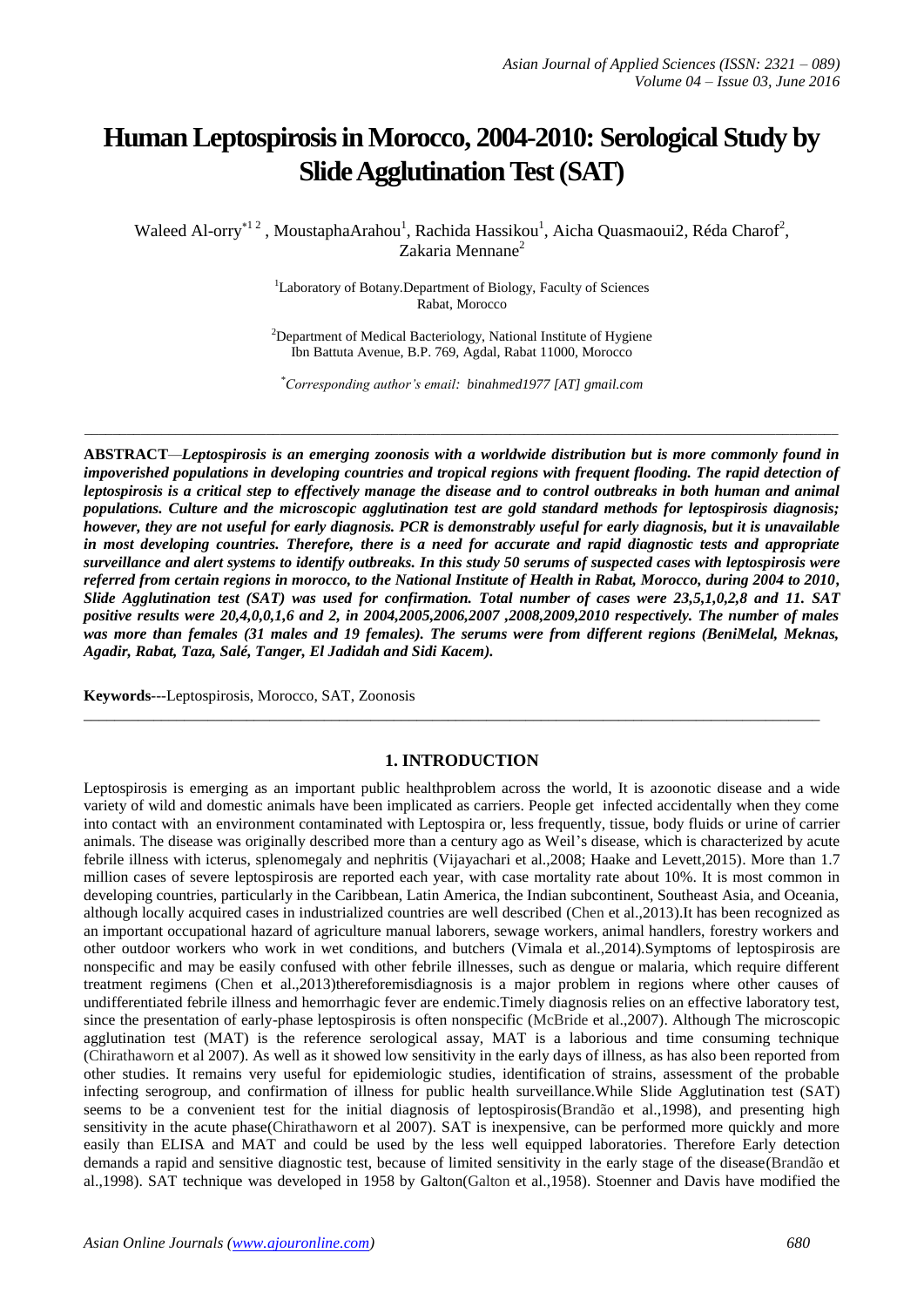preparation of plate antigens for leptospirosis diagnostic and concluded that this antigen could be used in rapid tests, obtaining similar sensitivities with the MAT in human, porcine, bovine sera(Stoennerand Davis,1967).The main disadvantages of SAT are that it is not suitable for epidemiological studies, identification of strains, assessment of the probable infecting serogroup, and confirmation of illness for public health surveillance. Interpretation may be doubtful and it shall be used only in acute cases of clinical leptospirosis, mainly in endemic areas(Lilenbaum et al.,2002).In Morocco this disease is little known,it was raised for the first time by Melnotte and Farjot who reported 7 cases of hemorrhagic spirochaétaes ictero-in Fez in 1927.During 1950 and 1962 the maximum work and research on leptospirosis were conducted under the direction of Dr. White with the participation of Mailloux and Kolochine Erber(Rais,1997). In 2011 HARAJI (HARAJI et al.,2011) found in El Jadida Maroc one patient, 22 years old, was admitted to Mohamed V hospital in El Jadida presenting clinical symptoms assimilable with leptospirosis and SADAT (SADAT,2014)demonstrated that poultry market workers of Casablanca were at substantial risk of exposition to leptospirosis because of bad hygienic conditions and presence of rodents in both their workplace and their place of residence.Recently we conducted a study by Elisa and SAT on 11 serums collected during 1-1-2014 to 30-6-2015, ten of them were positive by SAT(Al-orry et al.,2016).

## **2. MATERIAL AND METHODS**

#### **2.1. Serums samples**

All blood samples for this study were referred to the National Institute of Health in Rabat, Morocco, during 2004 to 2010, the laboratory of microbiology received from certain regions in morocco, 50 samples for confirmation and identification.Samples were centrifuged, and the serum was collected and stored at -20°C until it was assayed.

#### **2.2.Slide Agglutination test (SAT)**

Leptospira antigen purchased from Bio-Rad (Marnes-la-Coquette, France) was used. Tests were performed as previously described (Lilenbaum et al.,2002).Antigenic suspension was homogenized immediately after the use. Volumes of 15µl of each undiluted serum to be tested were added to 55µl of antigenic suspension on a glass slide, and mixed with sticks, and placed 4 minutes in room temperature. The agglutination was observed under direct light.

#### **3. RESULTS AND DISSCATION**

The results of Leptospira antibody detection are shown in Table 1. Fifty serums during 2004-2010from 50 patients suspected with leptospirosisreferred to the National Institute of Health in Rabat Morocco were diagnosed by Slide Agglutination test (SAT). All patients were suffered from fever and majority of them had jaundice.Totalnumbers of cases were23, 5, 1,0,2,8 and 11. SAT positive results were 20, 4, 0,0,1,6 and 2, in 2004,2005,2006,2007, 2008, 2009, and 2010 respectively. The number of males was more than females (31 males and 19 females).The serums were from different regions(Beni Melal, Meknas, Agadir, Rabat, Taza, Salé, Tanger, El Jadidah and Sidi Kacem), majority of cases (21serums) were fromMeknas (Table and Figure 2).

| Year  | No. of serum samples | $SAT+$ | SAT- |
|-------|----------------------|--------|------|
| 2004  |                      |        |      |
| 2005  |                      |        |      |
| 2006  |                      |        |      |
| 2007  |                      |        |      |
| 2008  |                      |        |      |
| 2009  |                      |        |      |
| 2010  |                      |        |      |
| Total | 50                   | $\sim$ |      |

**Table 1:** Number of cases during 2004-2010, and SAT results.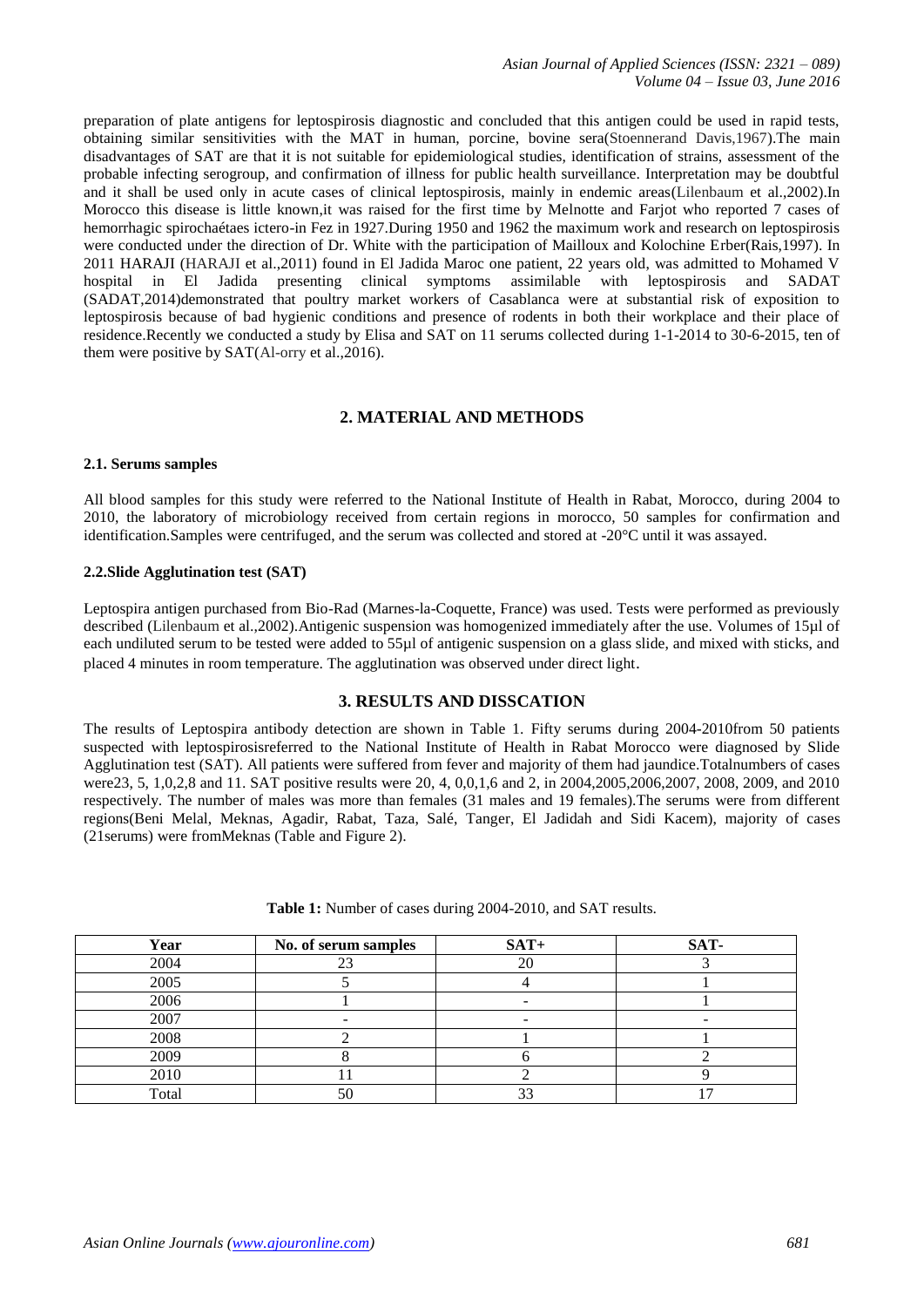| <b>Regions</b> | Cases No. | $SAT+$ | SAT- |
|----------------|-----------|--------|------|
| Beni Melal     |           |        |      |
| Meknas         | 21        | 18     |      |
| Agadir         |           |        |      |
| Rabat          |           |        |      |
| Taza           |           |        |      |
| Salé           |           |        |      |
| Tanger         |           |        |      |
| El Jadidah     |           | n      |      |
| Sidi Kacem     | 10        |        |      |
| Total          | 50        | 33     |      |

#### **Table 2:** Number of cases in different regions.

Figure 1: Number of cases in different regions.



looking for a rapid and simple test, several serological tests have been developed, such as microcapsule agglutination tests, ELISAs using different antigenic preparations or latex agglutination tests. Also molecular diagnosis has been studied for either human or veterinary clinical material(Lilenbaum et al.,2002). Slide Agglutination Test (SAT) is inexpensive, can be performed more quickly and more easily than ELISA, and could be used by the less well equipped laboratories, It should be considered an alternative to MAT or even a replacement for MAT for laboratory screening during the acute phase of leptospirosis(Brandão et al.,1998). Studies in which leptospirosis were diagnosed by IgM Elisa, MAT and SAT, authors demonstrated that the overall results for antibody detection by those three assays were similar. However, SAT and ELISA were statistically more sensitive as initial screening test (Brandão et al.,1998). Chintana Chirathaworn (Chirathaworn et al 2007) compared SAT with LeptoTek Dri-Dot, IgM-ELISA and MAT, for the detection of Leptospira antibodies and demonstrated that SAT and Dri-Dot were more sensitive as initial screening tests than MAT. The follow-up study revealed that SAT is an excellent screening test for the acute phase of leptospirosis. Its sensitivity is high at the beginning of the infection and low in the convalescent phase (Brandão et al.,1998).

In this study, SATwas used to detect leptospira antibodies,from 50 serums during 2004 to 2010.33 of them (66٪ ) were positiveand 17(34<sup>/</sup>) were negative, 31 (62<sup>/</sup>) were males and 19(38<sup>/</sup>)were females. Majority of cases were from Meknas (21 cases). While the Ministry of Health in Morocco indicated that 26 and 77 cases were reported in 2004 and 2005 respectively (Ministry of Health,2005).

In human leptospirosis,adults and males had a greater risk for leptospirosis than children and females(Costa et al.,2015;Katz et al.,2002).Our finding are less than which found in other countries, Thayaparanreported 5267 cases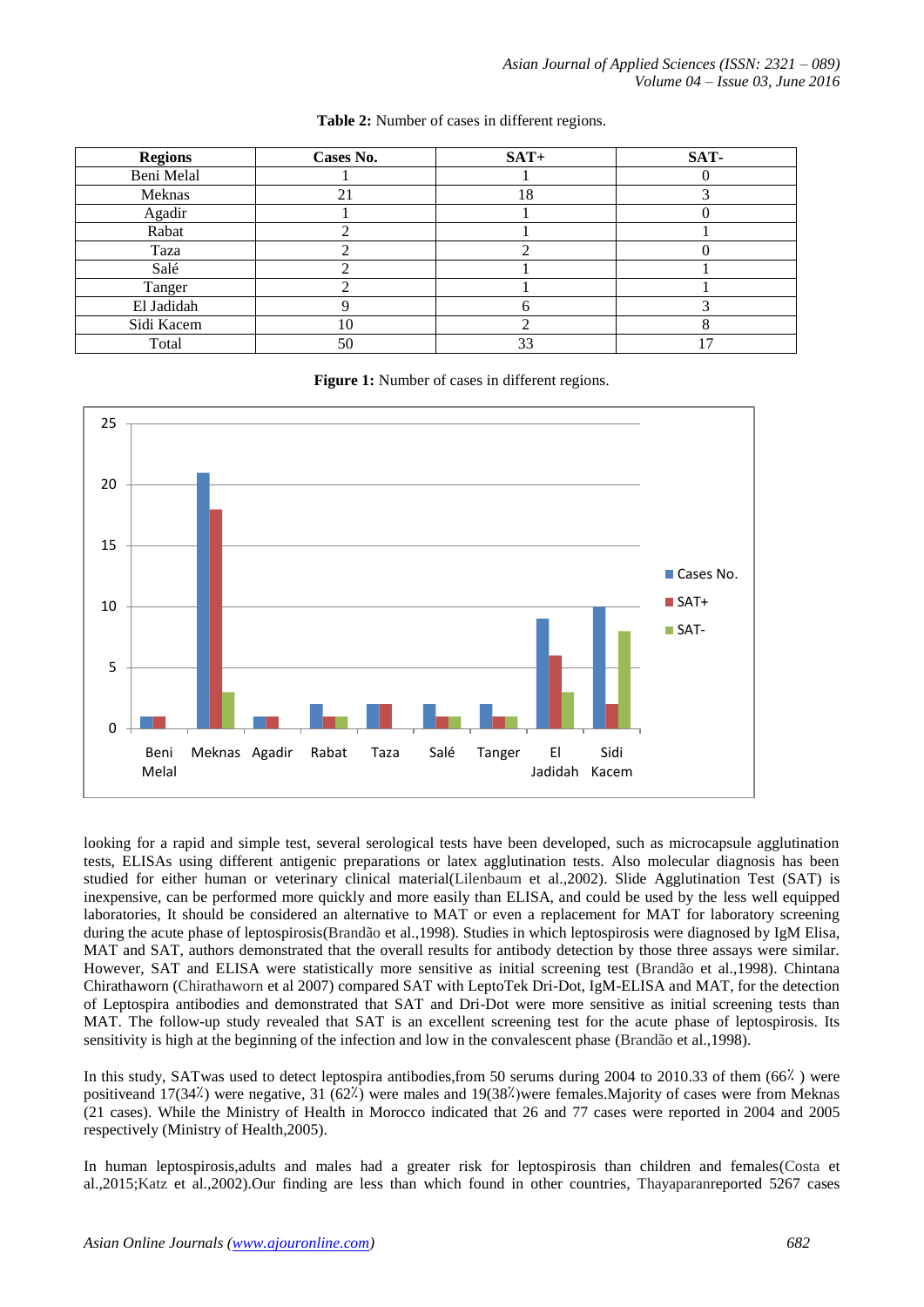during 2004-2009 in Malaysia(Thayaparan et al,2013), Katz reported 752 cases in the State of Hawaii (USA) from 1974 through 1998 (Katz et al.,2002).In Taiwan during 2001-2006, 291 cases were confirmed with leptospirosis (Chou et al.,2008) while in China during the period 1991-2010, the total number of confirmed leptospirosis cases was 176,450 (Zhang et al.,2012). In Barbados between 1979 and 1989, 321 cases were diagnosed in 638 patients presenting at a hospital with symptoms of leptospirosis (Cumberland et al.,1999).Despite findings of Leptospirosis in Morocco, no epidemic outbreaks have been recorded (21). However 26 and 77 cases were reported by The Ministry of Health (21).

### **4. CONCLUSION**

Despite Leptospirosis in Morocco is an emerging disease, No epidemic outbreaks have been recorded (Ministry of Health,2005).SAT technique is easy, fast,more sensitive as initial screening testand could be used by the less well equipped laboratories.

#### **5. ACKNOWLEDGEMENTS**

I thank all colleagues and staff in the laboratory of microbiology medical at the National Institute of Health in Rabat on the cooperation and support.

#### **6. REFERENCES**

- AL-ORRY, Waleed et al, " Diagnosis of Human Leptospirosis in Morocco by IgM ELISA and Slide agglutination test (SAT), "International Journal of Innovation and Applied Studies, Vol.14, No.4,pp.1015-1018,2016.
- Brandão, A. P., Camargo, E. D., da Silva, E. D., Silva, M. V., &Abrão, R. V, "Macroscopic agglutination test for rapid diagnosis of human leptospirosis ", Journal of clinical microbiology, Vol36 no.11,pp. 3138-3142,1998.
- Chen, H. W., Zhang, Z., Halsey, E. S., Guevara, C., Canal, E., Hall, E., ... &Ching, W. M.,"Detection of Leptospira-specific antibodies using a recombinant antigen-based enzyme-linked immunosorbent assay", The American journal of tropical medicine and hygiene, Vol.89 no.6, pp.1088-1094,2013.
- Chirathaworn, C., Kaewopas, Y., Poovorawan, Y., &Suwancharoen, D. "Research note. Comparison of a slide agglutination test, LeptoTek Dri-Dot, and IgM-ELISA with microscopic agglutination test for Leptospira antibody detection", Southeast Asian Journal of Tropical Medicine and Public Health, Vol.38 no.6, pp.1111- 1116,2007.
- Chou, Y. L., Chen, C. S., & Liu, C. C. "Leptospirosis in Taiwan, 2001–2006", Emerging infectious diseases, Vol. 14no.5, pp. 856-857, 2008.
- Costa, F., Hagan, J. E., Calcagno, J., Kane, M., Torgerson, P., Martinez-Silveira, M. S., ...&Ko, A. I. " Global morbidity and mortality of leptospirosis: a systematic review", PLoSNegl Trop Dis, Vol.9 no.9, e0003898,2015.
- Cumberland, P., Everard, C. O., & Levett, P. N. "Assessment of the efficacy of an IgM-elisa and microscopic agglutination test (MAT) in the diagnosis of acute leptospirosis", The American journal of tropical medicine and hygiene, Vol.61 no.5, 731-734,1999.
- David A. Haake and Paul N. Levett. Leptospirosis in Humans. Curr Top Microbiol Immunol. (2015) .387: 65– 97.
- DONNEES EPIDEMIOLOGIQUES DES MALADIES SOUS SURVEILLANCE, BILAN ANNEE , Morocco ; Ministry of Health,2005.
- Galton, M. M., Powers, D. K., Hall, A. D., & Cornell, R. G." A rapid macroscopicslide screening test for the serodiagnosis of leptospirosis "American journal of veterinary research, Vol.19 no.71, pp.505-512,1958.
- H. Rais , la leptospirose a propos de 38 cas. PhD Thesis, n° 127, 97, Morocco,1997